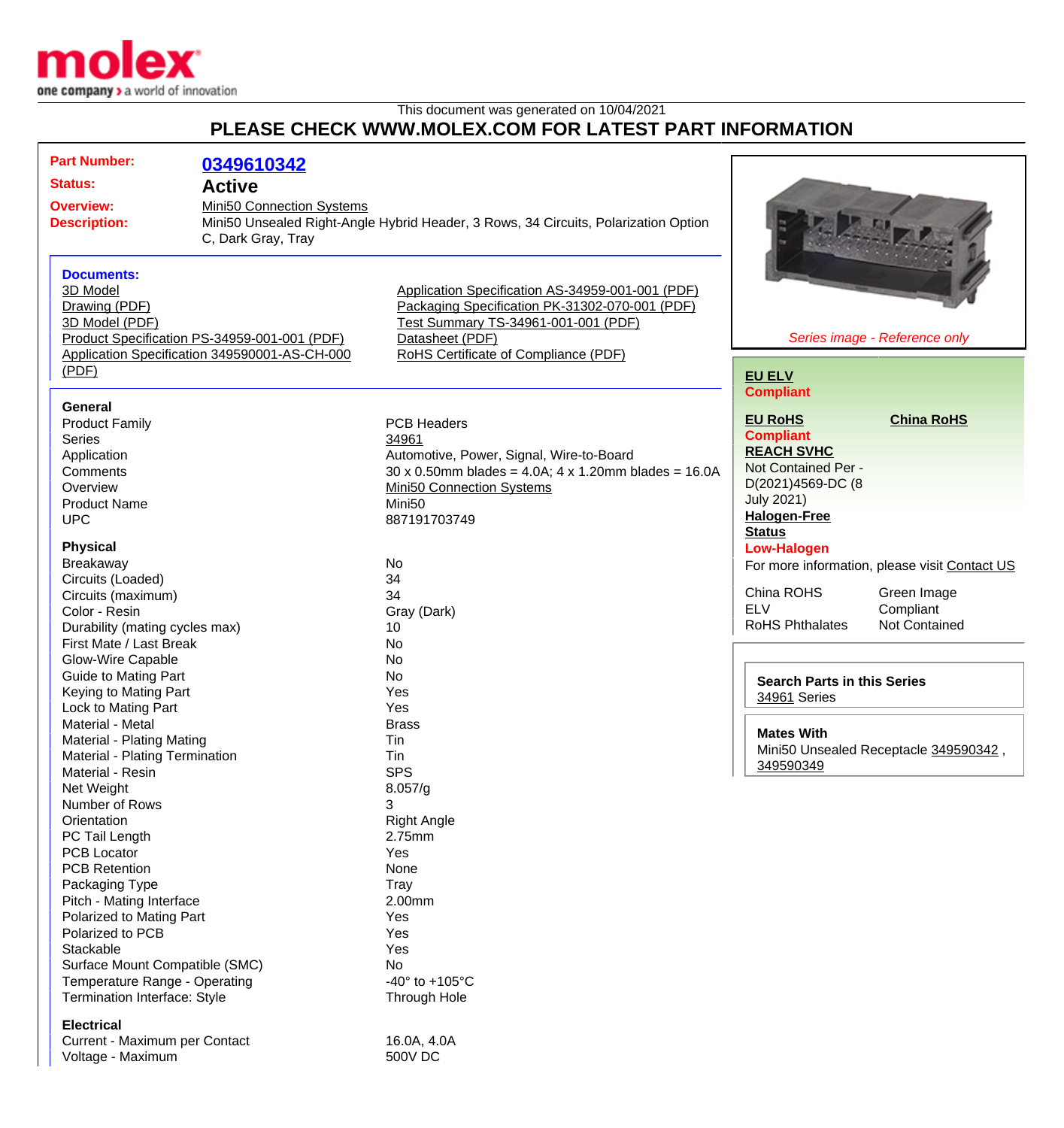## **Material Info**

**Reference - Drawing Numbers** Packaging Specification **PK-31302-070-001** Product Specification **PS-34959-001-001** Sales Drawing Sales Drawing SD-34961-030-001<br>
Test Summary SD-34961-001-001

Application Specification 349590001-AS-CH-000, AS-34959-001-001 TS-34961-001-001

This document was generated on 10/04/2021 **PLEASE CHECK WWW.MOLEX.COM FOR LATEST PART INFORMATION**